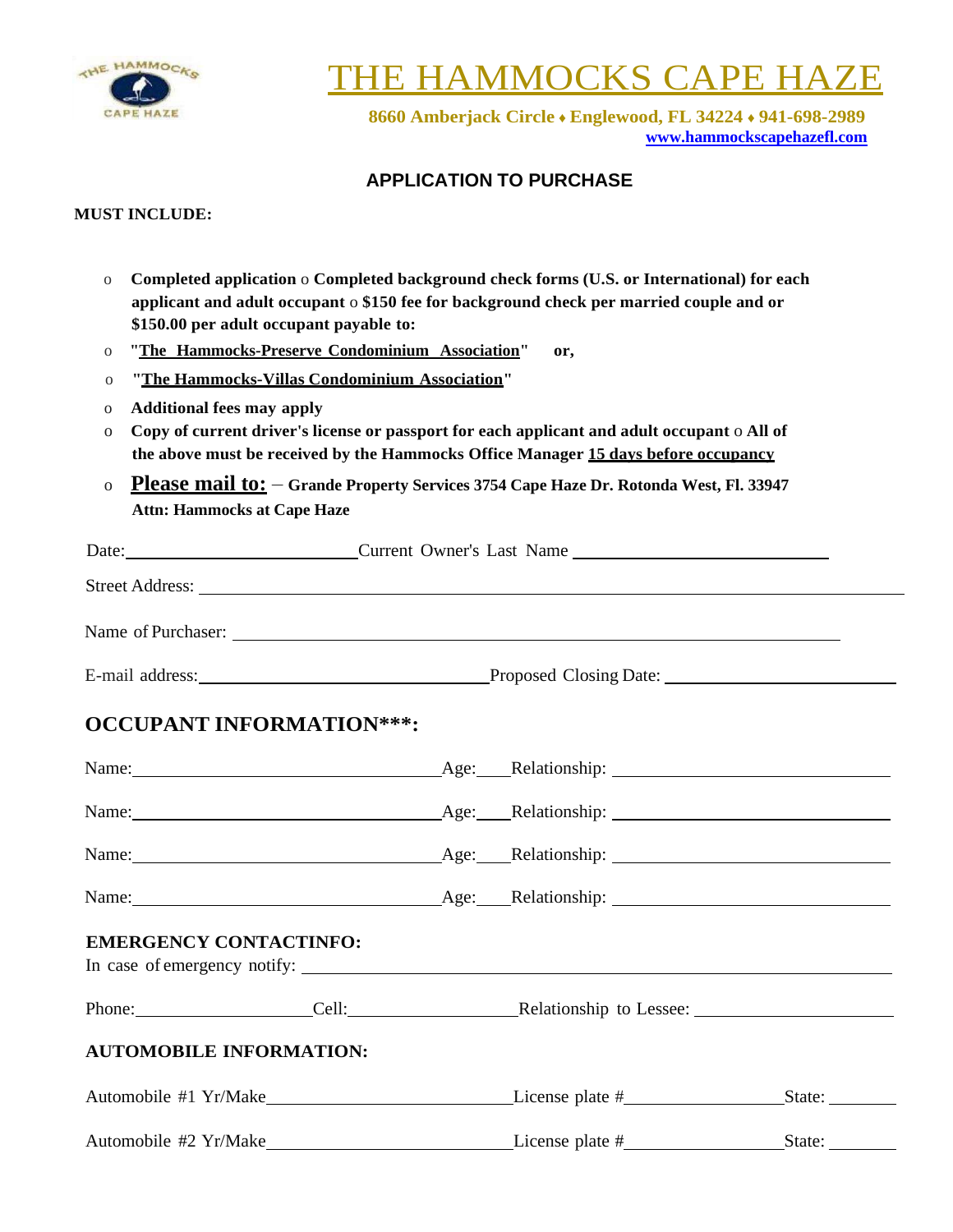## **RESIDENTIAL HISTORY:**

|                               |      | Present Address:                                                                                                                                                                                                               | Phone:                 |  |
|-------------------------------|------|--------------------------------------------------------------------------------------------------------------------------------------------------------------------------------------------------------------------------------|------------------------|--|
|                               |      | Landlord/Mortgagee: 1999 and 1999 and 1999 and 1999 and 1999 and 1999 and 1999 and 1999 and 1999 and 1999 and 1999 and 1999 and 1999 and 1999 and 1999 and 1999 and 1999 and 1999 and 1999 and 1999 and 1999 and 1999 and 1999 | Phone: $\qquad \qquad$ |  |
| Address:                      |      |                                                                                                                                                                                                                                |                        |  |
| If applicant has a $dog(s)$ : |      |                                                                                                                                                                                                                                |                        |  |
|                               | Age: | $Weight^*$ :                                                                                                                                                                                                                   |                        |  |
| Breed:                        | Age: | Weight*:                                                                                                                                                                                                                       |                        |  |

#### NOTE - A dog weighing more than 45 pounds is not allowed. There can be no more than 2 dogs per unit\*

\* If you have recognized ADA disabilities' that require a service animal that will cause you to exceed the above *limits. Forms located on the Hammocks Cape Haze website must be submitted to the appropriate board requesting approval of reasonable accommodation and verification of disability.*

I will notify the Hammocks Cape Haze office at 8660 Amberjack Circle, Englewood, FL 34224 of any changes to the above information. I agree to abide by Hammocks Cape Haze Bylaws, Declarations and Regulations while owning property at Hammocks Cape Haze. I understand and agree, as an owner, I **am not allowed to keep a dog weighing more than 45 pounds while owning at Hammocks Cape Haze, nor is a guest allowed to bring a dog weighing more than 45 pounds while visiting Hammocks Cape Haze. Additionally, no more than two (2) dogs may be kept in any unit.** If I, as owner, do not have a copy of Hammocks Cape Haze Bylaws and restrictions, I will obtain a copy from the Hammocks Cape Haze web site at hammockscapehazefl.com (Documents) or from Hammocks Cape Haze at 8660 Amberjack Circle, Englewood, FL 34224 (941) 698-2989.

I also understand that Hammocks Cape Haze borders a nature preserve and I agree to hold Hammocks Cape Haze harmless for any occurrences related to its proximity to this preserve. I am cognizant that, from time to time, alligators, boars, bobcats, snakes, etc. will be observed in or near the preserve or within Hammocks Cape Haze property. I agree not to feed these animals or attempt to interact with them in any way. I have executed this document this day of 20

| Handwritten Signature of Purchaser | Handwritten Signature of Purchaser |
|------------------------------------|------------------------------------|
|                                    |                                    |
| Interviewed by:                    | Date:                              |
| <b>APPROVED</b>                    | <b>DISAPPROVED</b>                 |
| Condominium Board Representative   | Date                               |

Updated May 20, 2022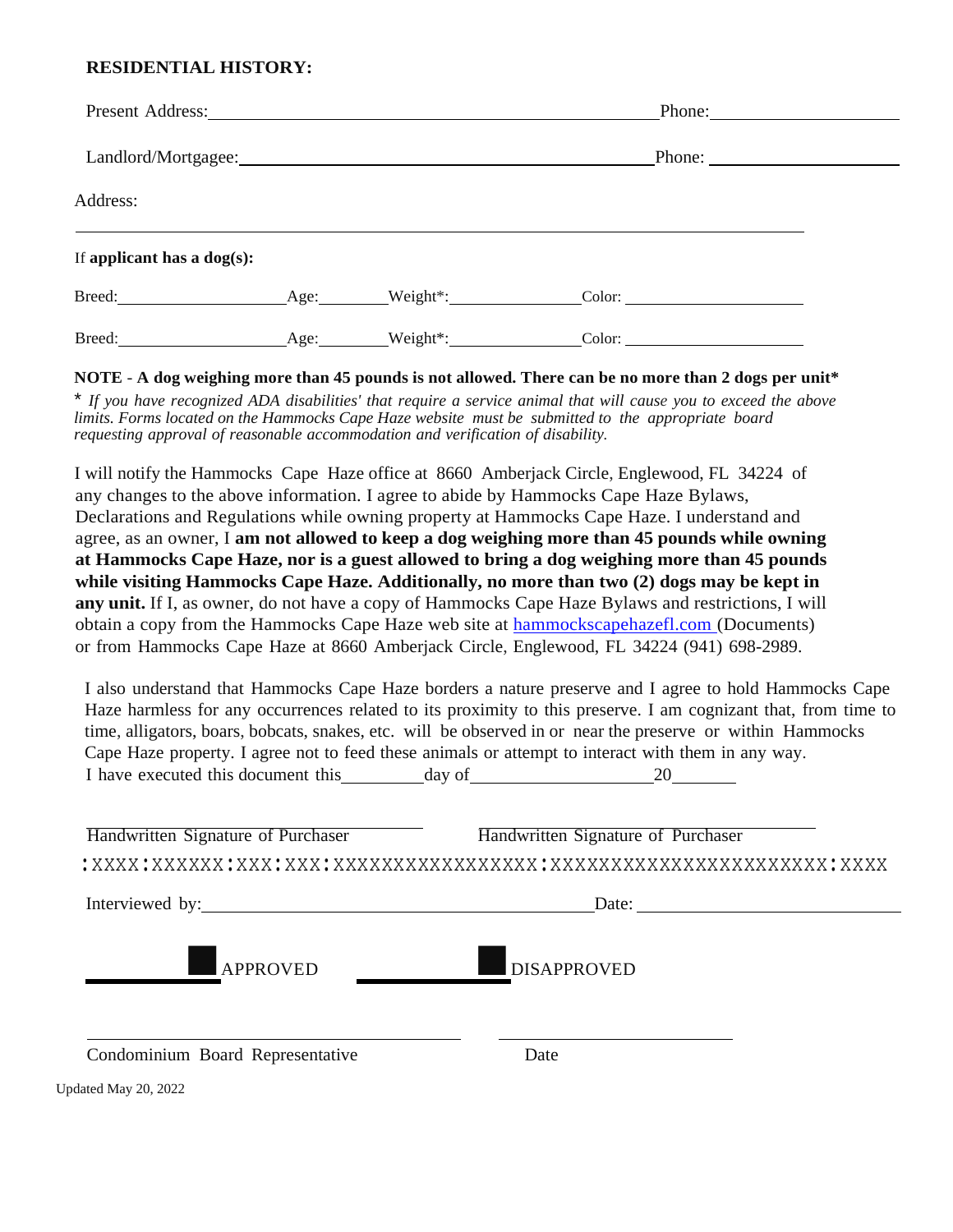# DISCLOSURE AND AUTHORIZATION AGREEMENT REGARDING CONSUMER REPORTS

## DISCLOSURE

A consumer report and/or investigative consumer report including information concerning your character, employment history, general reputation, personal characteristics, criminal record, education, qualifications, motor vehicle record, mode of living, credit and/or indebtedness may be obtained in connection with your application for residence.

## AUTHORIZATION

You hereby authorize and request, without any reservation, any present or former employer, school, police department, financial institution, division of motor vehicles, consumer reporting agency, or other persons or agencies having knowledge about you to furnish AmeriCheckUSA with any and all background information in their possession regarding you, in order that your residence qualifications may be evaluated. You also agree that a fax or photocopy of this authorization with your signature be accepted with the same authority as the original.

## READ, ACKNOWLEDGED AND AUTHORIZED

 $\mathcal{L}_\text{max}$  and  $\mathcal{L}_\text{max}$  and  $\mathcal{L}_\text{max}$  and  $\mathcal{L}_\text{max}$ 

Print Name

Signature Date

 For California, Minnesota or Oklahoma applicants only, if you would like to receive a copy of the report, if one is obtained, please check the box.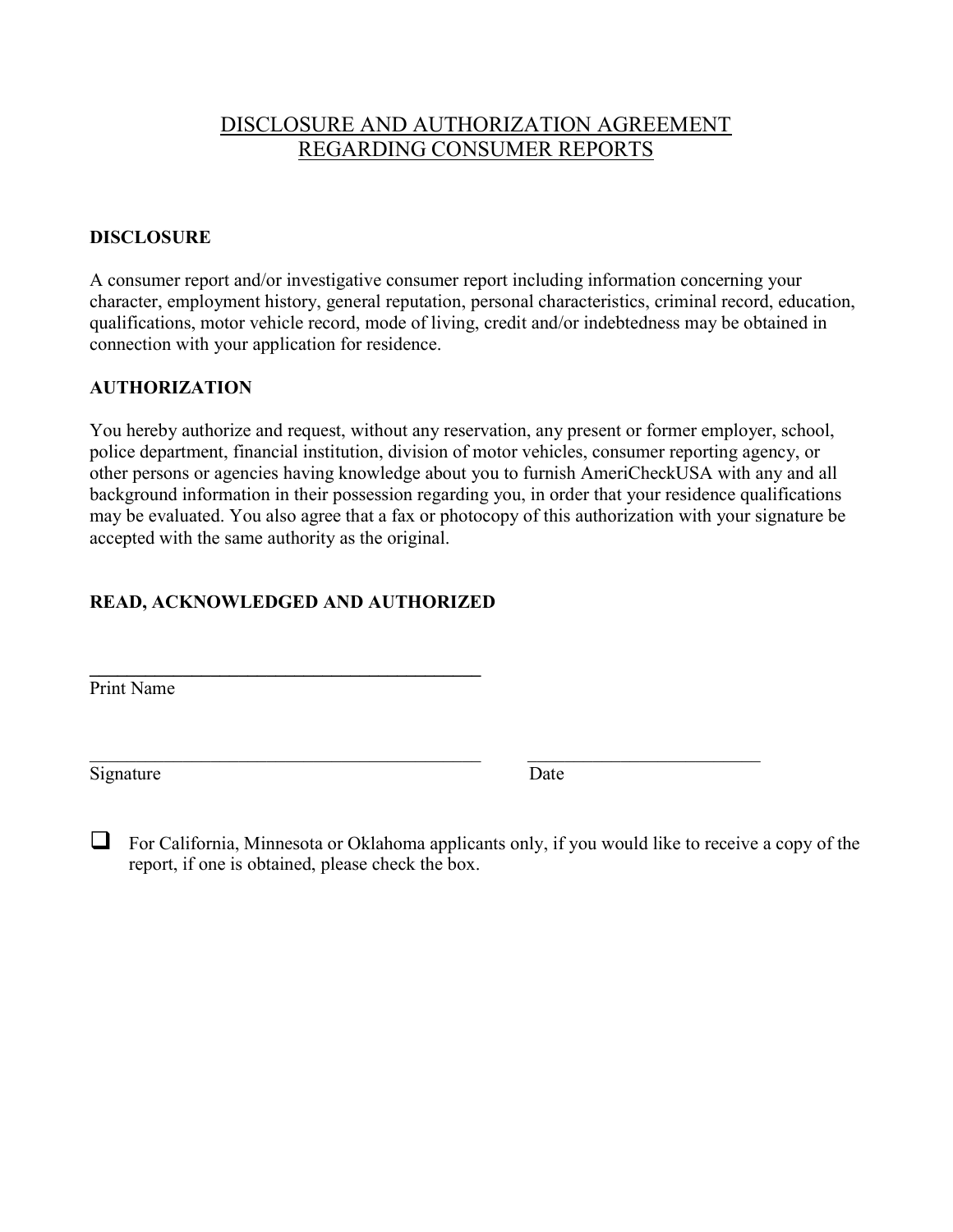| Grande Property Services / Ref#                                    |                                       |                         |     |     |
|--------------------------------------------------------------------|---------------------------------------|-------------------------|-----|-----|
| <b>RESIDENTIAL SCREENING REQUEST</b>                               |                                       |                         |     |     |
|                                                                    |                                       |                         |     |     |
|                                                                    |                                       |                         |     |     |
|                                                                    |                                       |                         |     |     |
|                                                                    |                                       |                         |     |     |
|                                                                    |                                       |                         |     |     |
|                                                                    |                                       |                         |     |     |
|                                                                    |                                       | <b>Current Employer</b> |     |     |
|                                                                    |                                       |                         |     | N/A |
|                                                                    |                                       |                         |     | N/A |
|                                                                    | Employed From: N/A To: N/A N/A Title: |                         |     | N/A |
|                                                                    |                                       | <b>Current Landlord</b> |     |     |
|                                                                    |                                       |                         | N/A |     |
|                                                                    |                                       |                         |     |     |
|                                                                    |                                       |                         |     |     |
| I have read and signed the Disclosure and Authorization Agreement. |                                       |                         |     |     |
|                                                                    |                                       |                         |     |     |
|                                                                    |                                       |                         |     |     |
|                                                                    |                                       |                         |     |     |
|                                                                    |                                       |                         |     |     |